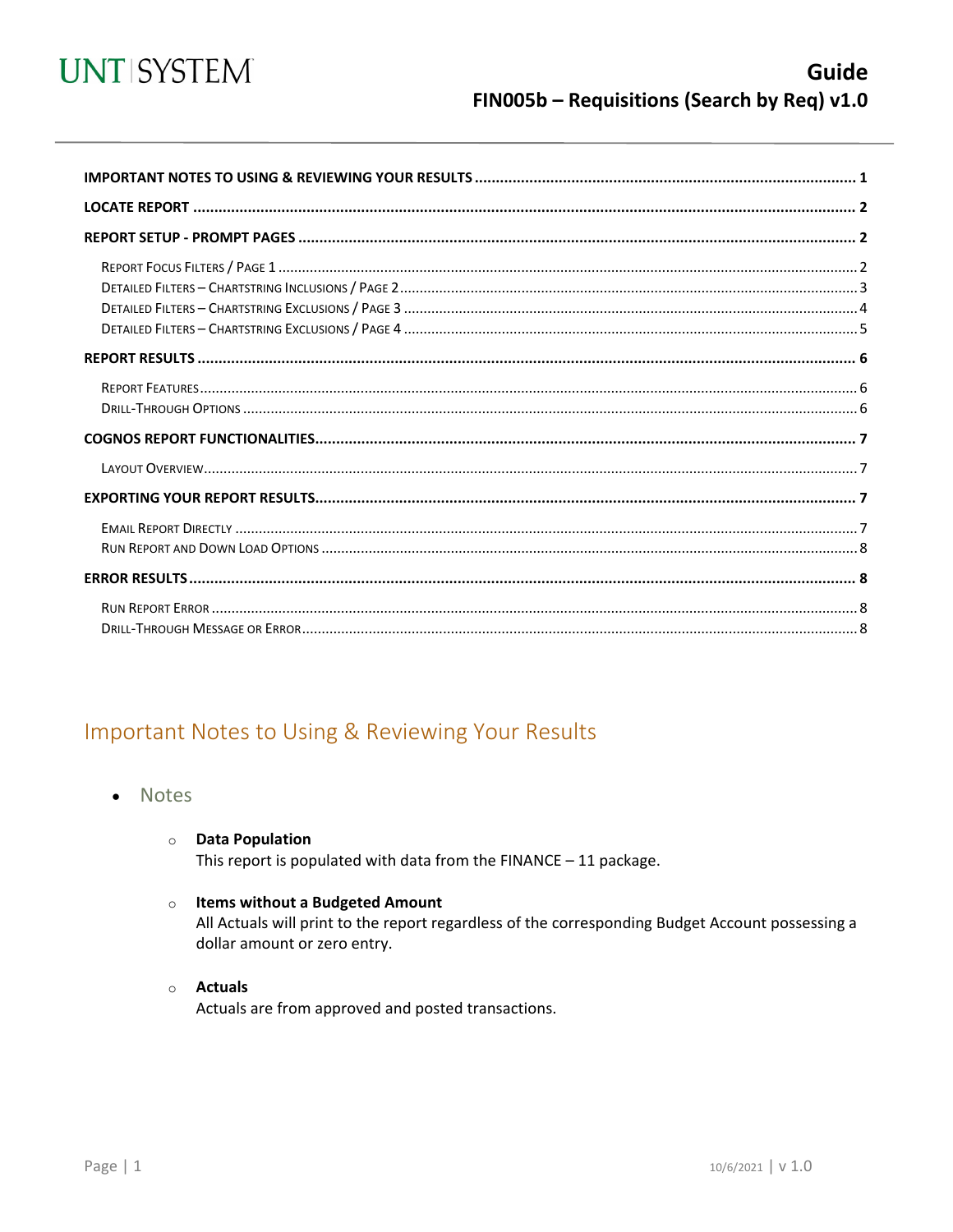## Locate Report

1. From the Budget & Planning **[Reporting Page](https://finance.untsystem.edu/reporting)**, locate

"FIN005b – Requisitions [\(Search By Req\)"](https://cognospd.admin.unt.edu/bi/?pathRef=.public_folders%2FUniversity%2Bof%2BNorth%2BTexas%2BSystem%2FPurchasing%2F-----%253EFIN005b%2B-%2BRequisitions%2B%2528Search%2BBy%2BReq%2529)

**2. Login** to IBM Cognos to run the report.

# Report Setup- Prompt Pages

## Report Setup - Prompt Pages

All initial **Landing Pages** for reports on the Cognos System will appear similar in format. You will have a set of filtering choices based on the source's available data.

| <b>UNT SYSTEM</b>                                         |                                                                                                                                                                                                    |                                           |         |                       |  |
|-----------------------------------------------------------|----------------------------------------------------------------------------------------------------------------------------------------------------------------------------------------------------|-------------------------------------------|---------|-----------------------|--|
|                                                           |                                                                                                                                                                                                    | B.                                        |         |                       |  |
|                                                           | ----->FIN005b - Requisitions (Search By Req)                                                                                                                                                       |                                           |         |                       |  |
|                                                           | This is a reporting view of the FIN005 Requisitions report. It has been defaulted to show all requisitions<br>regardless of status. This is really helpful when all you know is the Requisition ID |                                           |         |                       |  |
|                                                           | general, Cognos reports are sourced from the Data mart, which is refreshed every night. You can expect Cognos to be<br>available from 12AM to 9PM.                                                 |                                           |         |                       |  |
|                                                           |                                                                                                                                                                                                    |                                           |         |                       |  |
|                                                           |                                                                                                                                                                                                    |                                           |         |                       |  |
|                                                           | <b>Please Select Parameters Below:</b>                                                                                                                                                             |                                           |         |                       |  |
| <b>Business Unit</b>                                      | UNT Health Science Center<br>University of North Texas<br>University of North Texas -<br>University of North Texas S<br>Select all Deselect all                                                    | ×                                         |         |                       |  |
|                                                           |                                                                                                                                                                                                    | <b>Choices:</b>                           |         |                       |  |
| Requisition                                               |                                                                                                                                                                                                    | Insert <sup>→</sup><br>$\triangle$ Remove |         |                       |  |
|                                                           |                                                                                                                                                                                                    |                                           |         | Stiestial Deselectial |  |
| Department<br><b>ID/Description</b><br>or Manager<br>Name | <b>Keywords:</b><br>Type one or more keywords<br>separated by spaces.<br>Options <sup>3</sup>                                                                                                      | Search <sup>[2]</sup>                     |         |                       |  |
|                                                           | <b>Results:</b>                                                                                                                                                                                    | Insert                                    | Choice: |                       |  |
|                                                           |                                                                                                                                                                                                    | $*$ Remove                                |         |                       |  |

### REPORT FOCUS FILTERS / PAGE 1

1. Select your parameter choices. (No parameters within this report are required).

| <b>Business Unit</b>                        | Default will pull "All Units" or you may select one particular<br>unit by which to filter the report.                                                                                                                                                                                                                                                                                                                                                                                                                                                                       |
|---------------------------------------------|-----------------------------------------------------------------------------------------------------------------------------------------------------------------------------------------------------------------------------------------------------------------------------------------------------------------------------------------------------------------------------------------------------------------------------------------------------------------------------------------------------------------------------------------------------------------------------|
| Requisition                                 | If you know a particular Requisition you would like to filter<br>by, enter here. When you are ready, click the Insert Button.<br>All items you have typed/pasted into the box will move to<br>the Choices Box.                                                                                                                                                                                                                                                                                                                                                              |
| DepartmentID/Description<br>or Manager Name | You can Search by either the DeptID, Dept Descriptions or if<br>you know the manager, you may type here and search. For<br>further search features, click the <b>Options Link</b> to expand<br>additional search methods. Your results appear in the left<br>box. Highlight any or all results and click the Insert Button<br>to include as your filter choice here.<br>*Notes: CTRL + Click to choose more than one.<br>If you need to view several departments and have a numbered list,<br>you can use the department selection on the Detailed Filters/Page<br>2 below. |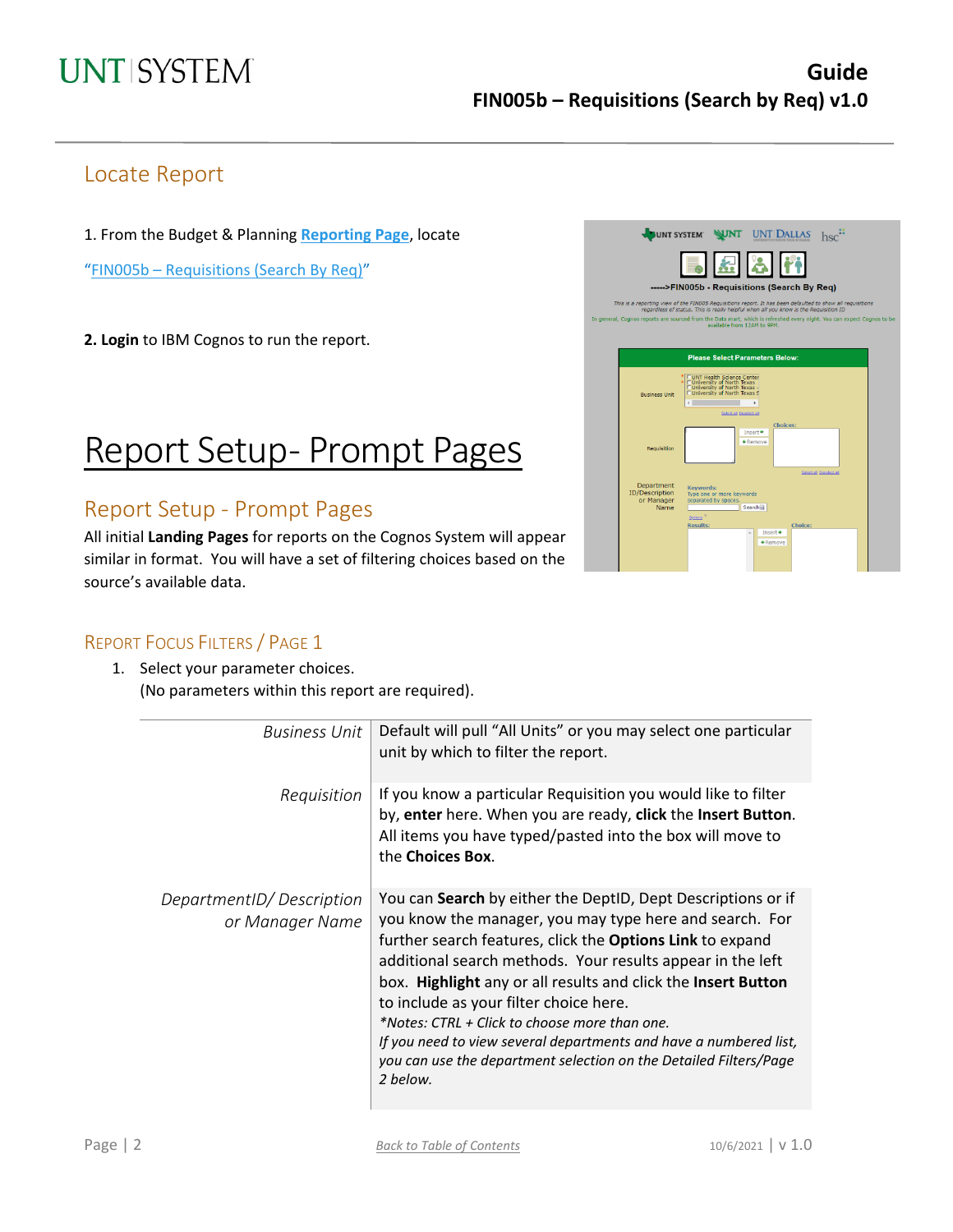| Project ID/ Description or<br>Manager Name | You can Search by either the Project ID, Project Descriptions<br>or if you know the manager, you may type here and search.<br>For further search features, click the Options Link to expand<br>additional search methods. Your results appear in the left<br>box. Highlight any or all results and click the Insert Button<br>to include as your filter choice here.<br>*Notes: CTRL + Click to choose more than one.<br>If you need to view several departments and have a numbered list,<br>you can use the department selection on the Detailed Filters/Page<br>2 below. |
|--------------------------------------------|-----------------------------------------------------------------------------------------------------------------------------------------------------------------------------------------------------------------------------------------------------------------------------------------------------------------------------------------------------------------------------------------------------------------------------------------------------------------------------------------------------------------------------------------------------------------------------|
| Entered Days Back                          | You may use this prompt to filter your data to a certain<br>number of days back from the current date (i.e. 9999 days<br>back)                                                                                                                                                                                                                                                                                                                                                                                                                                              |

2. If you are satisfied with your choices and do not need to engage Detailed Filters, click the **Finish Button**. Otherwise, to run by other FoaPs elements, click the **Next Button**.

### DETAILED FILTERS – CHARTSTRING INCLUSIONS / PAGE 2

3. Select your parameter choices.

*Remember that prompts filter your data. By entering values into the prompts you narrow the result sets. Start off by casting a wide net by only using one prompt. You can always rerun the report with additional prompt to narrow the results as needed.*

| Requestor     | You can Search by Requestor. You may type here and<br>search. Several numbers may be entered here but each one<br>must be on its own line to filter correctly. When you are<br>ready, click the Insert Button. All items you have<br>typed/pasted into the box will move to the Choices Box.    |
|---------------|-------------------------------------------------------------------------------------------------------------------------------------------------------------------------------------------------------------------------------------------------------------------------------------------------|
| Entered By    | You can Search by Name. You may type here and search.<br>Several numbers may be entered here but each one must be<br>on its own line to filter correctly. When you are ready, click<br>the Insert Button. All items you have typed/pasted into the<br>box will move to the <b>Choices Box</b> . |
| Vendor Lookup | You can Search by Vendor. You may type here and search.<br>Several numbers may be entered here but each one must be<br>on its own line to filter correctly. When you are ready, click<br>the Insert Button. All items you have typed/pasted into the<br>box will move to the Choices Box.       |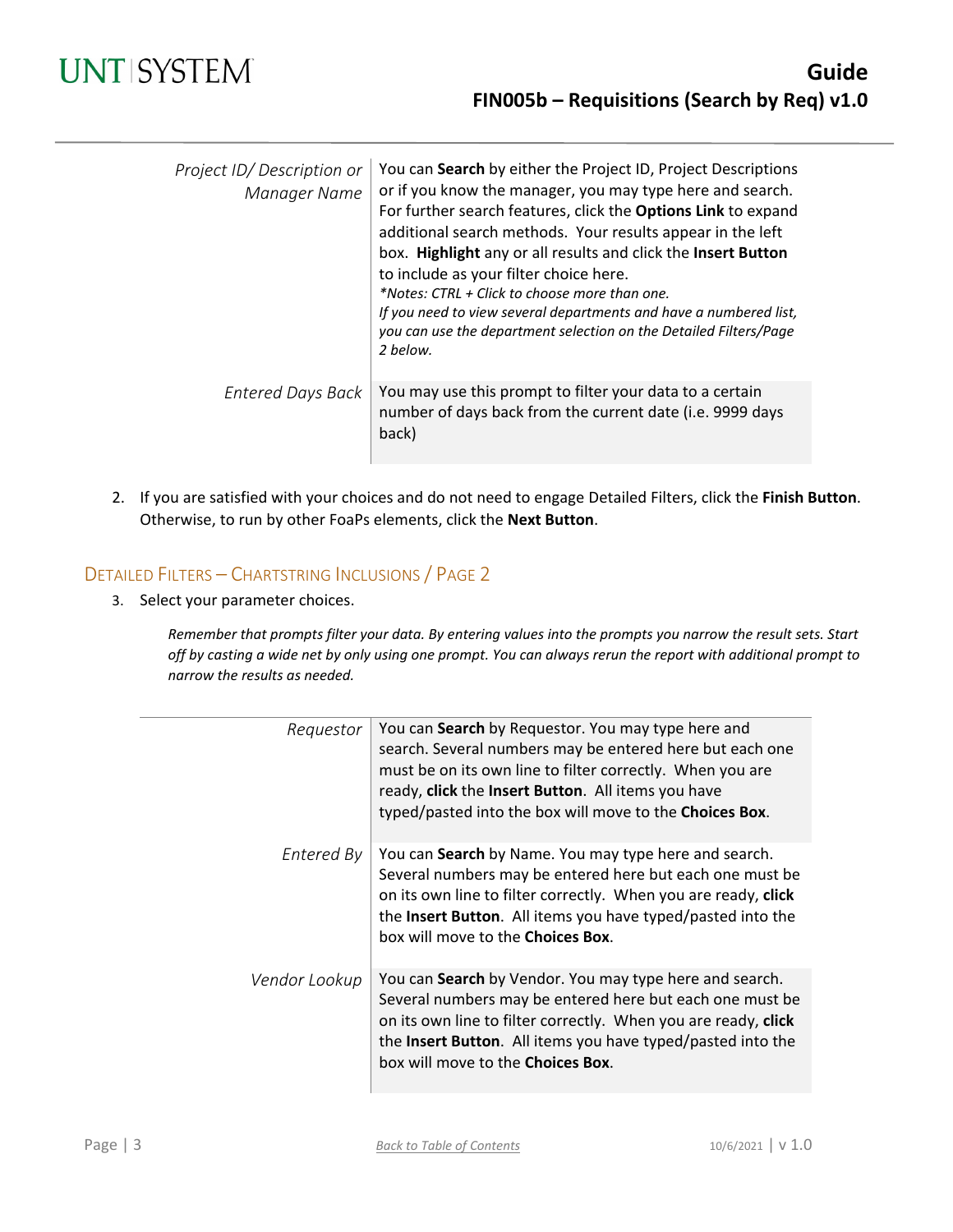# **UNT SYSTEM**

| <b>Requisition Status</b>   | Default will pull "Open - A requisition that has not been<br>submitted to approval workflow" or you may select one or<br>multiple options by which to filter the report. |
|-----------------------------|--------------------------------------------------------------------------------------------------------------------------------------------------------------------------|
| Budget Checked              | Default will pull "Yes" or you may select "No" to filter the<br>report.                                                                                                  |
| <b>Budget Header Status</b> | Default will pull "Valid" or you may select one or multiple<br>options by which to filter the report.                                                                    |
| Change Status               | Default will pull "All" or you may select "Changed" or<br>"Unchanged" to filter the report.                                                                              |

4. If you are satisfied with your choices and do not need to engage FOAPs exclusion Filters, click the **Finish Button**. Otherwise, to run by excluding particular FoaPs elements, click the **Next Button**.

### DETAILED FILTERS – CHARTSTRING INCLUSIONS / PAGE 3

5. Select your parameter choices.

*Remember that prompts filter your data. By entering values into the prompts you narrow the result sets. Start off by casting a wide net by only using one prompt. You can always rerun the report with additional prompt to narrow the results as needed.*

| <b>Fund Category</b> | You can either enter a Fund Cat within this box or paste.<br>Several numbers may be entered here but each one must be<br>on its own line to filter correctly. When you are ready, click<br>the Insert Button. All items you have typed/pasted into the<br>box will move to the <b>Choices Box</b> . |
|----------------------|-----------------------------------------------------------------------------------------------------------------------------------------------------------------------------------------------------------------------------------------------------------------------------------------------------|
| Fund                 | If you know a particular Fund you would like to filter by,<br>enter here. When you are ready, click the Insert Button. All<br>items you have typed/pasted into the box will move to the<br><b>Choices Box.</b>                                                                                      |
| <b>Function</b>      | If you know a particular Function you would like to filter by,<br>enter here. When you are ready, click the Insert Button. All<br>items you have typed/pasted into the box will move to the<br><b>Choiecs Box.</b>                                                                                  |
| Department           | If you chose Department(s) on the first page, they will<br>automatically appear here. You can type or paste multiple<br>choices additionally within the Right Box to insert additional                                                                                                              |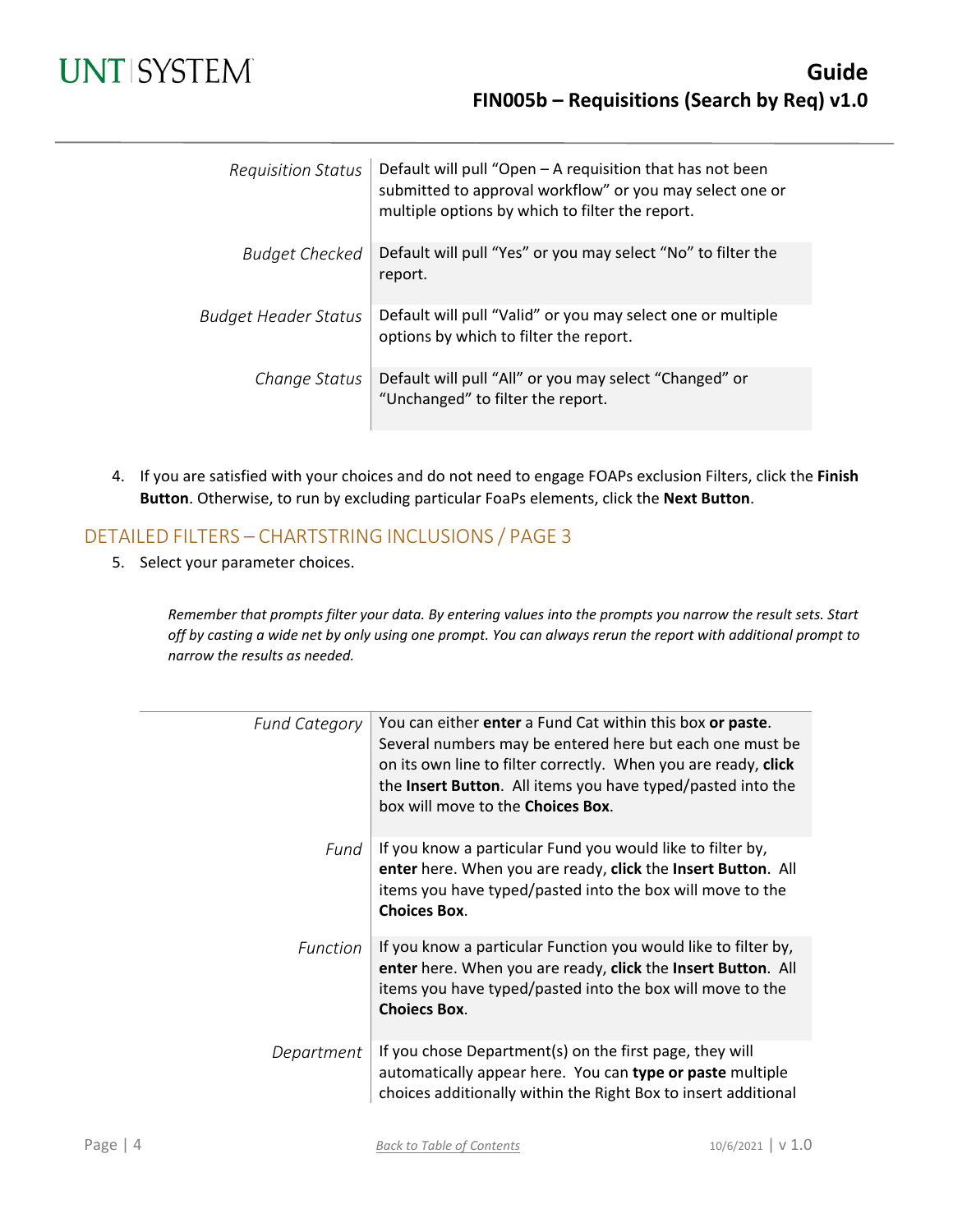|                  | or from a list. When you are ready be sure to click the Insert<br>Button to add your entries to the Choices Box.                                                                                                                                                                                        |
|------------------|---------------------------------------------------------------------------------------------------------------------------------------------------------------------------------------------------------------------------------------------------------------------------------------------------------|
| Account          | If you know a particular Account you would like to filter by,<br>enter here. When you are ready, click the Insert Button. All<br>items you have typed/pasted into the box will move to the<br><b>Choices Box.</b>                                                                                       |
| Project          | If you chose Project(s) on the first page, they will<br>automatically appear here. You can type or paste multiple<br>choices additionally within the Right Box to insert additional<br>or from a list. When you are ready be sure to click the Insert<br>Button to add your entries to the Choices Box. |
| PC Business Unit | Available PCBUs are displayed in the dropdown. If you know<br>a particular PC Business Unit you would like to filter by,<br>select it here. If using a PCBU, only one may be filtered for<br>at a time                                                                                                  |
| Activity         | I If you know a particular Activity you would like to filter by,<br>enter here. When you are ready, click the Insert Button. All<br>items you have typed/pasted into the box will move to the<br><b>Choices Box.</b>                                                                                    |
| Program          | If you know a particular Program you would like to filter by,<br>enter here. When you are ready, click the Insert Button. All<br>items you have typed/pasted into the box will move to the<br><b>Choices Box.</b>                                                                                       |
| Purpose          | If you know a particular Purpose you would like to filter by,<br>enter here. When you are ready, click the Insert Button. All<br>items you have typed/pasted into the box will move to the<br><b>Choices Box.</b>                                                                                       |
| Site             | If you know a particular Site you would like to filter by, enter<br>here. When you are ready, click the Insert Button. All items<br>you have typed/pasted into the box will move to the Choices<br>Box.                                                                                                 |

4. If you are satisfied with your choices and do not need to engage FOAPs exclusion Filters, click the **Finish Button**. Otherwise, to run by excluding particular FoaPs elements, click the **Next Button**.

DETAILED FILTERS – CHARTSTRING EXCLUSIONS / PAGE 4

6. Select your parameter choices.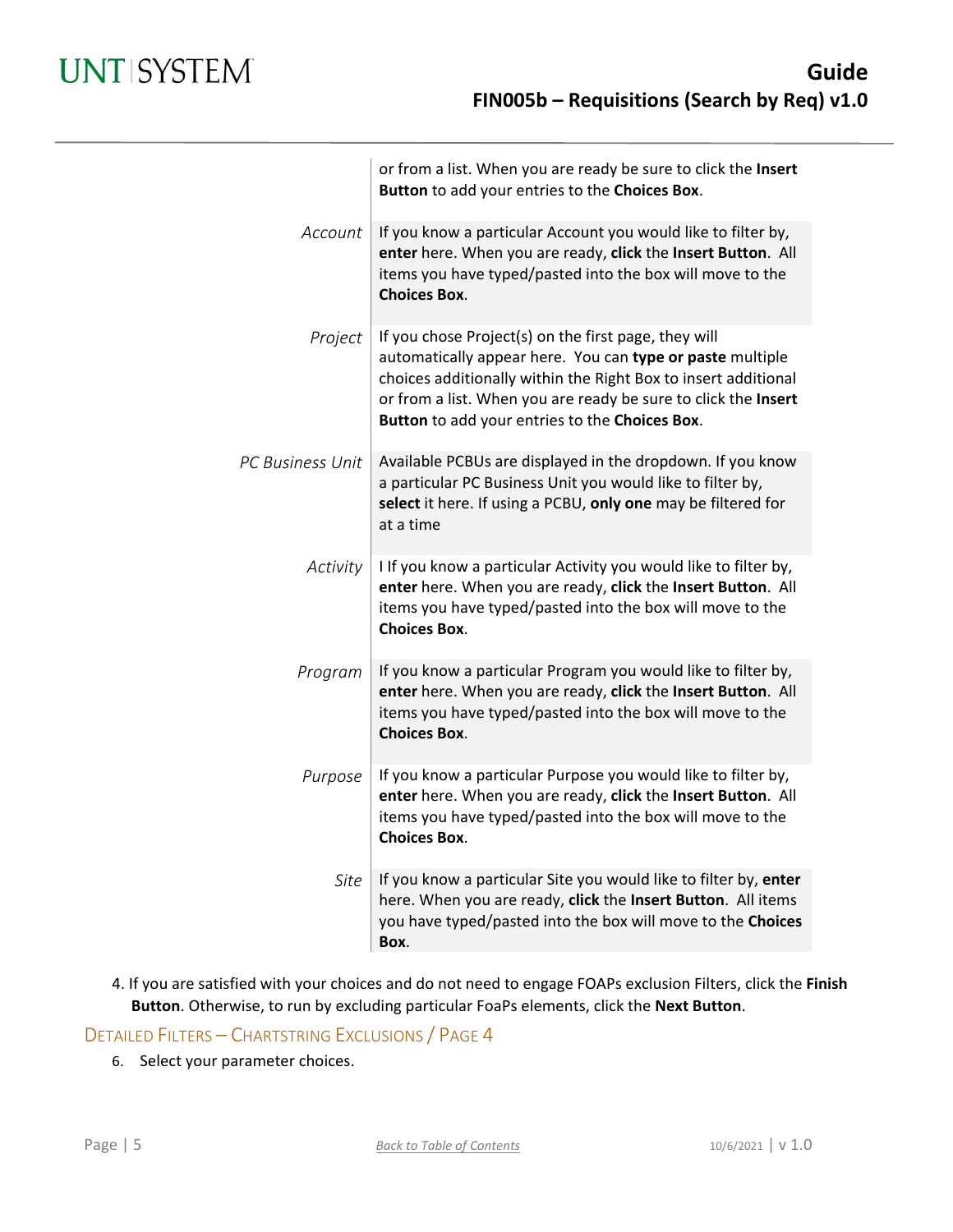

*Remember that prompts filter your data. By entering values into the prompts you narrow the result sets. Start off by casting a wide net by only using one prompt. You can always rerun the report with additional prompt to narrow the results as needed.*

> *Et al....* The strings listed here mirror the Inclusions descriptions listed for the previous page.

7. When you are satisfied with your choices, **click** the **Finish Button** to run the report. *\*If you need to make changes or want to check your filters, you can click the Back Button at any time to review and click the Finish Button from any point without having to re-enter your information.*

| <b>Report Results</b><br>UNT SYSTEM |                                                                                                                                                                                                                                                                 |                                                                                       |                                                               | <b>Requisition Info</b>       |                                                                                           |                           |
|-------------------------------------|-----------------------------------------------------------------------------------------------------------------------------------------------------------------------------------------------------------------------------------------------------------------|---------------------------------------------------------------------------------------|---------------------------------------------------------------|-------------------------------|-------------------------------------------------------------------------------------------|---------------------------|
|                                     | Requisition: HS783 - 0000150342 (Open)<br>Change Status: Unchanged Seq: 0<br>Requester: Translational Institute (E30470)                                                                                                                                        | Vendor: NELSON SCIENTIFIC LABS LLC (0000028351)<br><b>Budget Header Status: Valid</b> | Entered By: Templeton, Darian Janae (djs0330) on Sep 20, 2021 |                               | Requisition Total: \$50,000.00<br><b>Budget Checked? Y</b><br>Approval Date: Sep 22, 2021 | Line info                 |
| Line #<br>USB 190 51101 7248        | Line Desertation<br>Processing untargeted proteomics<br>DistLine Num Locollon Account AltAccount Department Fund Category Fund Function Project PC Bus Unit Activity Program Furpose Sts Guantity/Pct DistLine Amount<br>304700 400<br>190001 200 RF50098 HGRCT | Quantity<br>50,000.00<br>101<br>1,00<br>60,000.00<br>Line Total                       | Unit of Measure<br>AN                                         | <b>Current Status</b><br>Open | Chris Sea                                                                                 | Line Total<br>\$50,000.00 |

#### REPORT FEATURES

- The report will show requisition information such as vendor, requester, budget checked, total, and line information
- Requisition Info at the top shows a requisition's overall information
- Line info at the bottom will show all the lines relevant to the requisition and the information with it

#### DRILL-THROUGH OPTIONS

• There is no drill-through functionality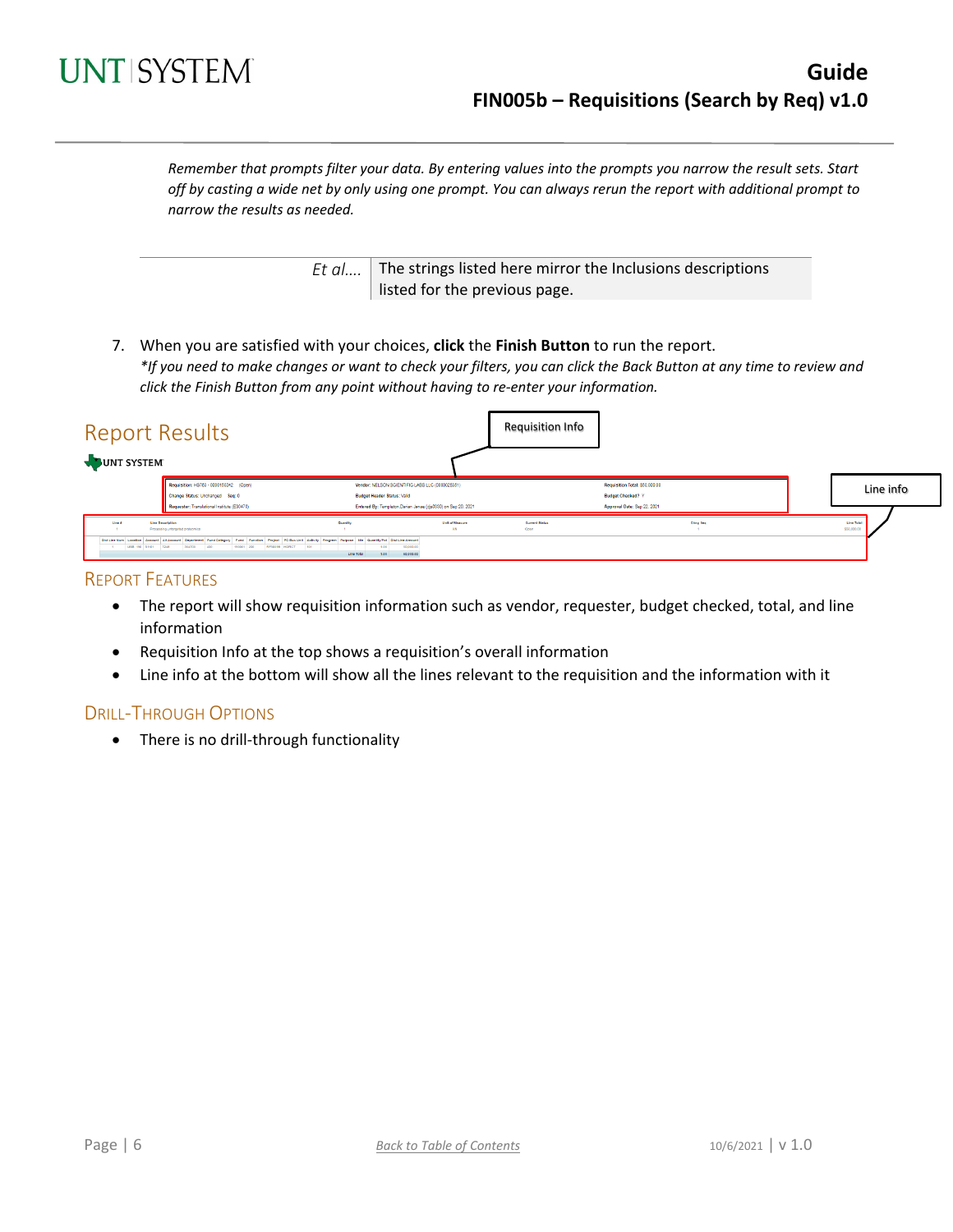# Cognos Report Functionalities

### LAYOUT OVERVIEW

- Report results are typically displayed in an interactive HTML on screen style.
- Based on your selections, if any, the report will only display results that match your initial filtering choices.
- Reports on screen may combine the Level Number result with the Description for that level in one single column. *(Report results exported to XLS will break these out, see Run Report and Down Load section below.)*
- If there is an error in your request or no results can be produced, you get a return message showing the parameters you chose that produced these results. *(See th[e Error Results section](#page-7-0) below for more information or to troubleshoot.)*

| C9000 - Suspense<br>and Clearing                                                        | D9100 - Expense<br>Clearing               | 91003 - Undistributed P-<br>Card Exp | 649.25          | 649.25                  |
|-----------------------------------------------------------------------------------------|-------------------------------------------|--------------------------------------|-----------------|-------------------------|
|                                                                                         |                                           | 91005 - Undistributed<br>Trav CC Exp | 0.00            | 0.00                    |
|                                                                                         |                                           | <b>Total</b>                         | 649.25          | 649.25                  |
|                                                                                         | Total                                     |                                      | 649.25          | 649.25                  |
| Total                                                                                   |                                           |                                      | 34,170,371.53   | 34,170,371.53           |
| Total                                                                                   |                                           |                                      | $\underline{0}$ | $\overline{\mathsf{o}}$ |
| Sep 29, 2021                                                                            |                                           | 12:03:59 PM<br>1                     |                 |                         |
| $\overline{\wedge}$ Top $\uparrow$ Page up                                              | $\downarrow$ Page down<br>$\times$ Bottom |                                      |                 |                         |
| <b>Report - Total</b>                                                                   |                                           |                                      |                 |                         |
| $\overline{\uparrow}$ Top $\uparrow$ Page up $\downarrow$ Page down $\downarrow$ Bottom |                                           |                                      |                 |                         |
|                                                                                         |                                           |                                      |                 |                         |

- Use the **"Page Down" Link** at the bottom left to see additional pages (if any).
- Use the **"Bottom" Link** to skip to the last page of **Applied Parameters** where you can review what your filtering choices were on the initial **Prompt Page** selections. Use the **"Top" Link** then to return to your first page.

# Exporting Your Report Results

# Exporting Your Report Results

In the upper left hand or right hand of the toolbar on your screen, you will see options to run report and view your results.

### EMAIL REPORT DIRECTLY

Click the **"Share"** symbol dropdown (next to the bell) on the upper right hand of the toolbar on your screen to select **"Email".** Fill in the desired email address, any additional information, and your onscreen results will be emailed from within the Cognos program.

|                    |  | Q | $\left  \mathbf{?} \right $ |
|--------------------|--|---|-----------------------------|
| Share              |  |   |                             |
| Send<br>Link       |  |   |                             |
| Select a platform: |  |   |                             |
| Email              |  |   |                             |